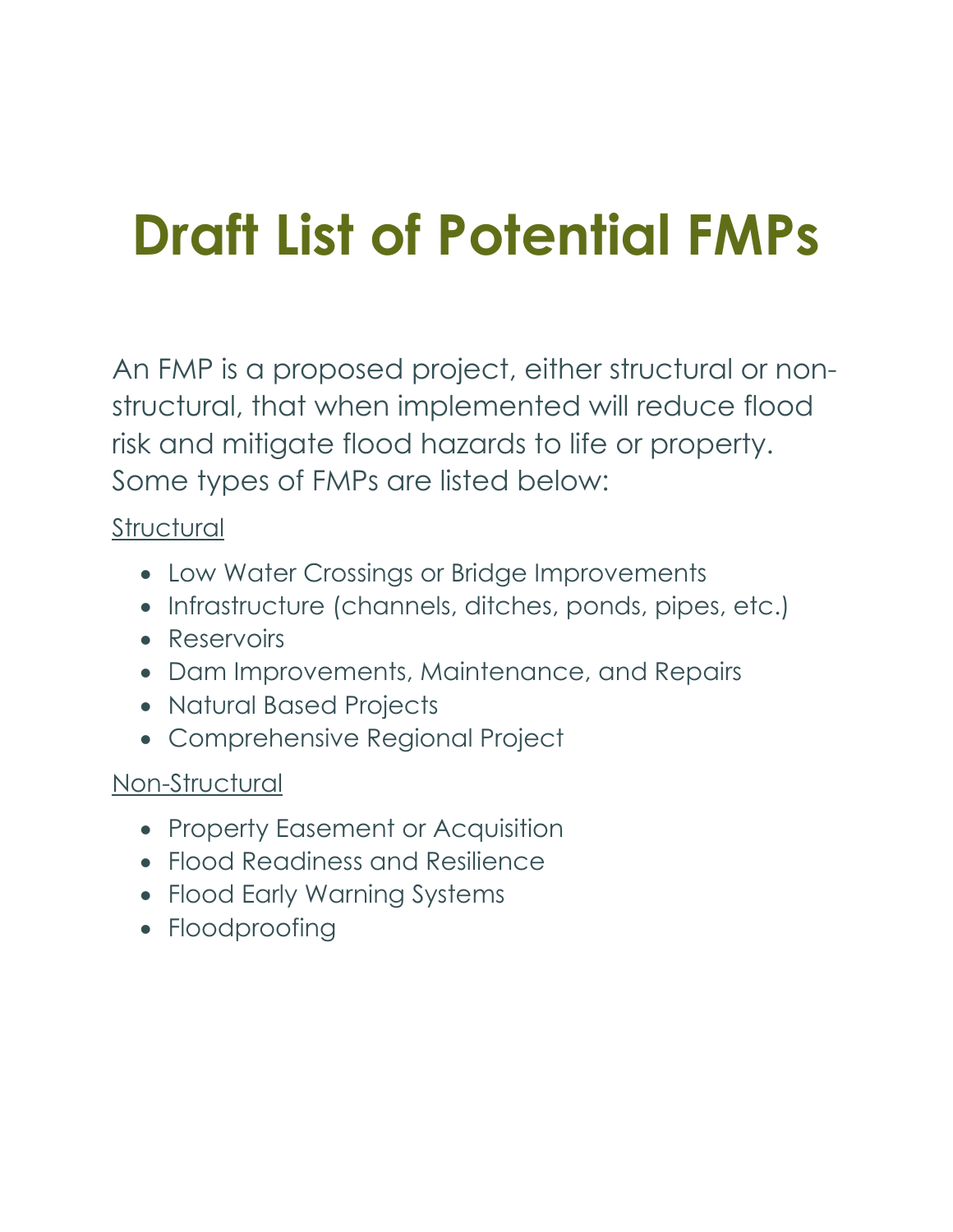|                     |                                    |                             |                                                              |                                                                                                           | <b>General Information</b>           |               |                                                   |                                    |                          |                               |                                                              |                             |
|---------------------|------------------------------------|-----------------------------|--------------------------------------------------------------|-----------------------------------------------------------------------------------------------------------|--------------------------------------|---------------|---------------------------------------------------|------------------------------------|--------------------------|-------------------------------|--------------------------------------------------------------|-----------------------------|
| $\mathbf{a}$<br>FMP | Source                             | Sponsor / Impacted Location | FMP Name                                                     | Description                                                                                               | $\widehat{E}$<br>Goals<br>Associated | Counties      | Project Type                                      | (sqmi)<br>$\sigma$<br>ই<br>Project | Type<br>Risk<br>Flood    | Sponsor                       | Entities with Oversight                                      | Estimated Project Cost (\$) |
|                     | Hazard<br>83000241 Mitigation Plan | <b>Bell County</b>          | Dam Failure                                                  | Early Warning System for Implement system to monitor<br>flood waters.                                     | 8000016                              | Bell          | <b>Flood Early</b><br><b>Warning System</b>       | 1090                               | Riverine,<br>Urbar       | <b>Bell County</b>            | <b>Bell County</b>                                           | \$100,000                   |
|                     | Hazard<br>83000248 Mitigation Plan | <b>Bell County</b>          | Rain Gauge Installation                                      | Install gauges to monitor<br>water levels.                                                                | 8000018                              | Bell          | <b>Flood Early</b><br><b>Warning System</b>       | 1090                               | Riverine,<br>Urban       | <b>Bell County</b>            | <b>Bell County</b>                                           | \$1,000 per site            |
| 83000217            | Hazard<br>Mitigation Plan          | <b>Bosque County</b>        | <b>Flood Monitoring System</b><br>using Rain Gauges          | Implement system to monitor<br>flood waters utilizing gauges<br>that monitoy water levels.                | 8000016                              | <b>Bosque</b> | <b>Flood Early</b><br><b>Warning System</b>       | 1005                               | Riverine,<br>Urban       | <b>Bosque</b><br>County       | <b>Bosque County</b><br>Office of<br>Emergency<br>Management | \$75,000                    |
| 83000601            | Hazard<br><b>Mitigation Plan</b>   | <b>Brenham</b>              | Cleanup of Indian Creek                                      | Maintenance efforts to<br>preserve hydraulic capacity<br>and ensure infrastructure is<br>up to standards. | 8000009                              | Washington    | <b>Flood Readiness</b><br>and Resilience          | 11.6                               | Riverine                 | City of<br>Brenham            | City of Brenham                                              | \$100,000                   |
|                     | Hazard<br>83000230 Mitigation Plan | Bryar                       | Rain Gauge Installation                                      | Install gauges to monitor<br>water levels.                                                                | 8000018                              | <b>Brazos</b> | <b>Flood Early</b><br><b>Warning System</b>       | 47.3                               | Riverine<br>Urban        | City of Bryan                 | City of Bryan                                                | \$250,000                   |
|                     | Hazard<br>83000297 Mitigation Plan | Cameron                     | Little River Ox Bow and<br>Dam Improvement and<br>Relocation | Improve dam to reduce<br>flood risk downstream                                                            | 8000009                              | Milam         | Dam<br>Improvements,<br>Maintenance<br>and Repair | 1.29                               | Riverine,<br>Urban       | City of<br>Cameron            | City of Cameron                                              | \$5,000,000                 |
|                     | Hazard<br>83000136 Mitigation Plan | Carbon                      | Huntingshire Creek<br>Culvert Improvements                   | Drainage feature<br>improvements to increase<br>capacity and ensure they<br>are within standards.         | 8000009                              | Eastland      | Comprehensive<br><b>Regional Project</b>          | 2.3                                | Riverine                 | City of<br>Carbon             | City of Carbon                                               | <b>NA</b>                   |
|                     | Hazard<br>83000363 Mitigation Plan | Cleburne                    | System                                                       | Flood Threat Recognition Implement system to monitor<br>flood waters.                                     | 8000016                              | Johnson       | <b>Flood Early</b><br><b>Warning System</b>       | 31.5                               | <b>Riverine</b><br>Urban | City of<br>Cleburne           | City of Cleburne                                             | \$30,000                    |
|                     | Hazard<br>83000226 Mitigation Plan | College Station             | <b>Bee Creek Basin</b><br>Detention Pond                     | Addition of detention facility<br>to contain and mitigate<br>flooding.                                    | 8000009                              | <b>Brazos</b> | Regional<br>Detention                             | 1.01                               | <b>Riverine</b><br>Urban | City of<br>College<br>Station | City of College<br>Station                                   | \$2,000,000                 |
|                     | Hazard<br>83000127 Mitigation Plan | De Leon                     | System                                                       | De Leon Flood Warning Implement system to monitor<br>flood waters.                                        | 8000016                              | Comanche      | <b>Flood Early</b><br><b>Warning System</b>       | 2.1                                | Riverine<br>Urban        | City of De<br>Leon            | City of De Leon                                              | <b>NA</b>                   |

#### FMP - 1 **Data will be updated pending further analysis and acquisition of information.**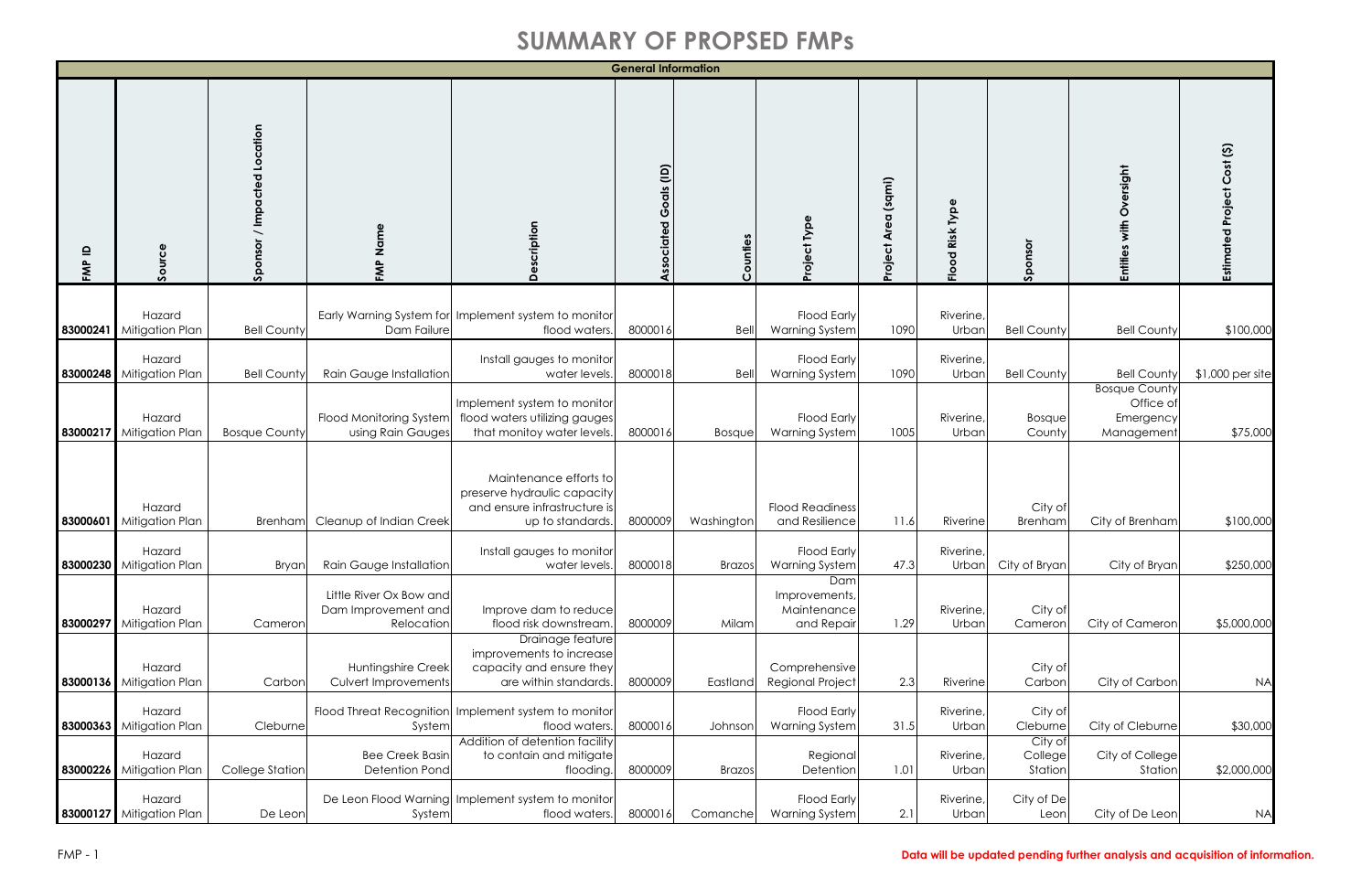| $\mathbf{a}$<br>FMP | Source                                         | Location<br>Impacted<br>Sponsor                | FMP Name                                                      | စ်                                                                                                                                              | Goals (ID)<br>ssociated | Counties  | Type<br><b>Project</b>                            | (sqmi)<br><b>Are</b><br>Project | Type<br>Risk<br>Flood    | Sponsor                 | ersight<br>ò<br>with<br>Entities                                  | Estimated Project Cost (\$) |
|---------------------|------------------------------------------------|------------------------------------------------|---------------------------------------------------------------|-------------------------------------------------------------------------------------------------------------------------------------------------|-------------------------|-----------|---------------------------------------------------|---------------------------------|--------------------------|-------------------------|-------------------------------------------------------------------|-----------------------------|
|                     | Hazard<br>83000199 Mitigation Plan             | Dublin                                         | <b>Resley Creek Drainage</b><br>Improvements                  | Improvements to channel to<br>increase conveyance<br>capacity.                                                                                  | 8000009                 | Erath     | <b>Regional Channel</b><br>Improvements           | 1.41                            |                          | Riverine City of Dublin | City of Dublin                                                    | \$500,000                   |
|                     | Hazard<br>83000132 Mitigation Plan             | <b>Eastland County</b>                         | System                                                        | Eastland Flood Warning Implement system to monitor<br>flood waters.                                                                             | 8000016                 | Eastland  | <b>Flood Early</b><br><b>Warning System</b>       | 3.6                             | <b>Riverine</b><br>Urbar | Eastland<br>County      | <b>Eastland County</b>                                            | \$500                       |
|                     | Hazard<br>83000135 Mitigation Plan             | <b>Eastland County</b>                         | Lake Leon Dam &<br>Emergency Spillway<br>Improvements         | Improve dam to reduce<br>flood risk downstream                                                                                                  | 8000009                 | Eastland  | Dam<br>Improvements,<br>Maintenance<br>and Repair | 8.73                            | <b>Riverine</b><br>Urbar | Eastland<br>County      | <b>Eastland County</b>                                            | \$4,000,000                 |
|                     | Hazard<br>83000205 Mitigation Plan             | <b>Erath County</b>                            | <b>Potential Threats</b>                                      | Utilize Drones to Identify Implement system to monitor<br>flood waters.                                                                         | 8000016                 | Erath     | <b>Flood Early</b><br><b>Warning System</b>       | 1090                            | <b>Riverine</b><br>Urbar | <b>Erath County</b>     | <b>Erath County</b>                                               | \$5,000                     |
| 83000631            | Community<br>Development<br><b>Block Grant</b> | Fort Bend County                               | Fort Bend Stream Gauge<br>System                              | Addition of 30 ALERT2 gage<br>stations and 1 USGS gage<br>station.                                                                              | 8000018                 | Fort Bend | Early Flood<br><b>Warning System</b>              | 882.723                         | <b>Riverine</b><br>Urbar | Fort Bend<br>County     | Fort Bend County                                                  | \$0                         |
|                     | Master                                         | <b>83000784</b> Drainage Plan Fort Bend County | Bessie's & Brooskshire<br><b>Creek Channe</b><br>Improvements | Channel improvements and<br>re-configurations at several<br>key locations.                                                                      | 8000009                 | Fort Bend | <b>Regional Channel</b><br>Improvements           | 51.7                            | Riverinel                | Fort Bend<br>County     | Fort Bend County,<br>Fort Bend County<br><b>Drainage District</b> | \$285,000,000               |
|                     | Master<br>83000797 Drainage Plan               | Fort Bend County                               | <b>Big Creek Channel</b><br>Improvements                      | Channel improvements and<br>re-configurations at several<br>key locations.                                                                      | 8000009                 | Fort Bend | <b>Regional Channel</b><br>Improvements           | 23.8                            | Riverine                 | Fort Bend<br>County     | Fort Bend County<br>Fort Bend County<br><b>Drainage District</b>  | \$662,333,240               |
|                     | Master<br>83000800 Drainage Plan               | Fort Bend County                               | Coon Creek Channel<br>Improvements                            | Channel improvements and<br>re-configurations at several<br>key locations.                                                                      | 8000009                 | Fort Bend | <b>Regional Channel</b><br>Improvements           | 9.1                             | Riverine                 | Fort Bend<br>County     | Fort Bend County,<br>Fort Bend County<br><b>Drainage District</b> | \$141,438,899               |
| 83000805            | Master<br>Drainage Plan                        | Fort Bend County                               | <b>Cottonwood Creek</b><br><b>Channel Improvements</b>        | Channel improvements and<br>re-configurations at several<br>key locations.                                                                      | 8000009                 | Fort Bend | <b>Regional Channel</b><br>Improvements           | 12.8                            | Riverine                 | Fort Bend<br>County     | Fort Bend County,<br>Fort Bend County<br><b>Drainage District</b> | \$182,426,286               |
|                     | Master<br>83000809 Drainage Plan               | Fort Bend County                               | <b>Diversion Channel Ditch</b><br>and Drop Structure          | Channel re-configuration to<br>re-direct flow from Big Creek.<br>Improvements to drop<br>structure to have capacity<br>for this increased flow. | 8000009                 | Fort Bend | <b>Regional Channel</b><br>Improvements           | 3.6                             | Riverine                 | Fort Bend<br>County     | Fort Bend County,<br>Fort Bend County<br><b>Drainage District</b> | \$266,699,141               |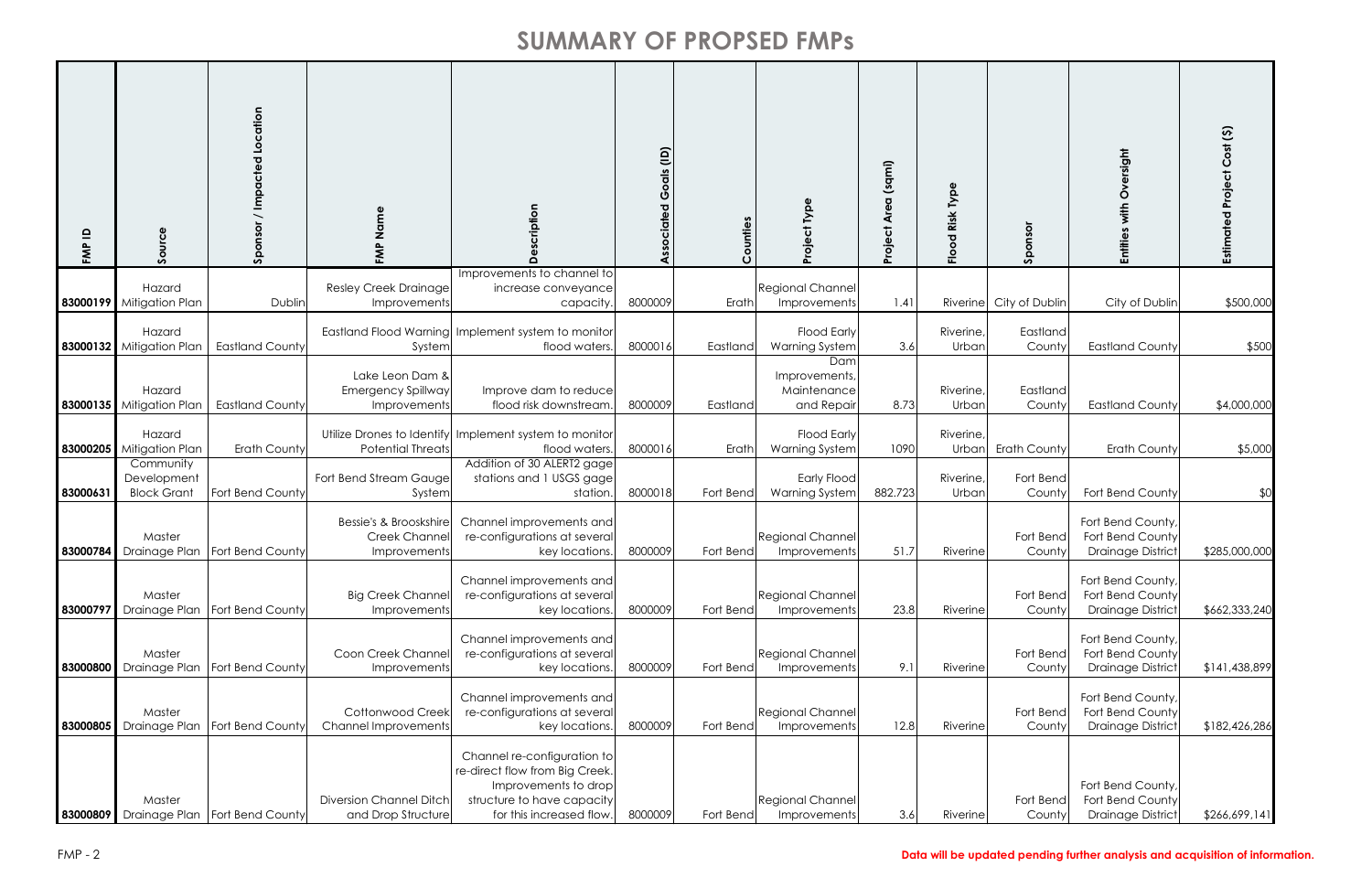| $\mathbf{a}$<br>FMP | Source                           | Location<br>Impacted<br>Sponsor           | Name<br>FMP                                          | cription                                                                   | ociated Goals (ID) | ounties   | Project Type                            | (sqmi)<br>Area<br>Project | Type<br>Risk<br>$\sigma$<br>$\circ$<br>$\frac{8}{2}$ | nsoi<br>Spo         | sight<br>Entitie                                                  | Estimated Project Cost (\$) |
|---------------------|----------------------------------|-------------------------------------------|------------------------------------------------------|----------------------------------------------------------------------------|--------------------|-----------|-----------------------------------------|---------------------------|------------------------------------------------------|---------------------|-------------------------------------------------------------------|-----------------------------|
| 83000811            | Master<br>Drainage Plan          | Fort Bend County                          | Dry Creek Channel<br>Improvements                    | Channel improvements and<br>re-configurations at several<br>key locations. | 8000009            | Fort Bend | <b>Regional Channel</b><br>Improvements | 6.4                       | Riverine                                             | Fort Bend<br>County | Fort Bend County,<br>Fort Bend County<br><b>Drainage District</b> | \$133,315,493               |
|                     | Master<br>83000814 Drainage Plan | Fort Bend County                          | Dutch John Channe<br>Improvements                    | Channel improvements and<br>re-configurations at several<br>key locations. | 8000009            | Fort Bend | Regional Channel<br>Improvements        | 3.2                       | Riverine                                             | Fort Bend<br>County | Fort Bend County,<br>Fort Bend County<br><b>Drainage District</b> | \$39,100,606                |
|                     | Master<br>83000817 Drainage Plan | Fort Bend County                          | <b>Fairchild Creek Channe</b><br>Improvements        | Channel improvements and<br>re-configurations at several<br>key locations. | 8000009            | Fort Bend | Regional Channel<br>Improvements        | 16.1                      | Riverine                                             | Fort Bend<br>County | Fort Bend County,<br>Fort Bend County<br><b>Drainage District</b> | \$190,447,765               |
|                     | Master<br>83000820 Drainage Plan | Fort Bend County                          | <b>Gapps Slough Channel</b><br>Improvements          | Channel improvements and<br>re-configurations at several<br>key locations. | 8000009            | Fort Bend | Regional Channel<br>Improvements        | 2.7                       | Riverine                                             | Fort Bend<br>County | Fort Bend County,<br>Fort Bend County<br><b>Drainage District</b> | \$48,302,154                |
|                     | Master                           | 83000823 Drainage Plan   Fort Bend County | Lateral IIB-7 & IIB-9<br><b>Channel Improvements</b> | Channel improvements and<br>re-configurations at several<br>key locations. | 8000009            | Fort Bend | Regional Channel<br>Improvements        | 5.2                       | Riverine                                             | Fort Bend<br>County | Fort Bend County,<br>Fort Bend County<br>Drainage District        | \$62,287,268                |
| 83000827            | Master<br>Drainage Plan          | Fort Bend County                          | Lower Dry Creek Channel<br>Improvement               | Channel improvements and<br>re-configurations.                             | 8000009            | Fort Benc | Regional Channel<br>Improvements        | 8.8                       | Riverine                                             | Fort Bend<br>County | Fort Bend County,<br>Fort Bend County<br><b>Drainage District</b> | \$110,716,136               |
| 83000828            | Master<br>Drainage Plan          | Fort Bend County                          | Seabourne Creek<br><b>Channel Improvements</b>       | Channel improvements and<br>re-configurations at several<br>key locations. | 8000009            | Fort Bend | <b>Regional Channel</b><br>Improvements | 6.6                       | Riverine                                             | Fort Bend<br>County | Fort Bend County,<br>Fort Bend County<br><b>Drainage District</b> | \$104,974,253               |
| 83000834            | Master<br>Drainage Plan          | Fort Bend County                          | <b>Oyster Creek Channel</b><br>Improvements          | Channel improvements and<br>re-configurations at several<br>key locations. | 8000009            | Fort Bend | <b>Regional Channel</b><br>Improvements | 5.8                       | Riverine                                             | Fort Bend<br>County | Fort Bend County,<br>Fort Bend County<br><b>Drainage District</b> | \$315,176,322               |
|                     | Master<br>83000838 Drainage Plan | Fort Bend County                          | Lower Oyster Creek<br><b>Channel Improvements</b>    | Channel improvements and<br>re-configurations at several<br>key locations. | 8000009            | Fort Bend | Regional Channel<br>Improvements        |                           | Riverine                                             | Fort Bend<br>County | Fort Bend County,<br>Fort Bend County<br><b>Drainage District</b> | \$125,690,319               |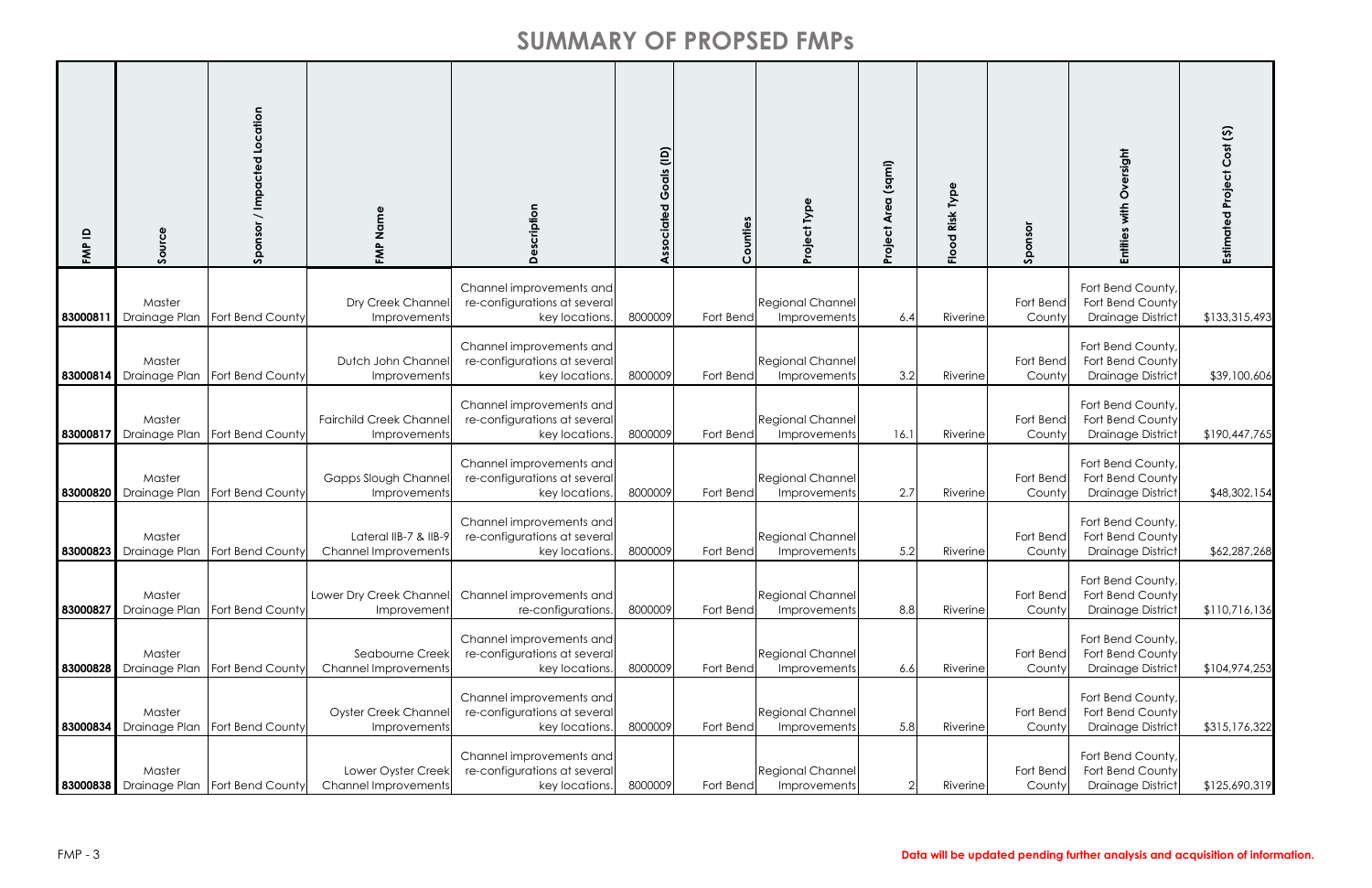| $\mathbf{a}$<br>FMP | Source                                      | Sponsor / Impacted Location      | FMP Name                                          | cription<br>$\bigcap$                                                                                                                                                                  | Goals (ID)<br>ciated | ounties                 | Project Type                                         | (sqmi)<br>Area<br>Project | Type<br>Risk<br>Flood | Sponsor                           | sight<br>with<br>Entitie                                          | Estimated Project Cost (\$) |
|---------------------|---------------------------------------------|----------------------------------|---------------------------------------------------|----------------------------------------------------------------------------------------------------------------------------------------------------------------------------------------|----------------------|-------------------------|------------------------------------------------------|---------------------------|-----------------------|-----------------------------------|-------------------------------------------------------------------|-----------------------------|
| 83000841            | Master<br>Drainage Plan                     | Fort Bend County                 | Red Gully Channel<br>Improvements                 | Channel improvements and<br>re-configurations at several<br>key locations.                                                                                                             | 8000009              | Fort Bend               | <b>Regional Channel</b><br>Improvements              | 1.6                       | Riverine              | Fort Bend<br>County               | Fort Bend County,<br>Fort Bend County<br><b>Drainage District</b> | \$46,718,937                |
| 83000843            | Master<br><b>Drainage Plan</b>              | Fort Bend County                 | <b>Bullhead Bayou Channels</b><br>and Detention   | Channel improvements and<br>re-configurations at several<br>key locations, addition of in-<br>line detention.                                                                          | 8000009              | Fort Bend               | <b>Regional Channel</b><br>Improvements              | 1.8                       | <b>Riverine</b>       | Fort Bend<br>County               | Fort Bend County,<br>Fort Bend County<br><b>Drainage District</b> | \$62,497,843                |
| 83000847            | Master                                      | Drainage Plan   Fort Bend County | <b>Stafford Run Channels</b><br>and Detentions    | Channel improvements and<br>re-configurations at several<br>key locations, addition of in-<br>line detention.                                                                          | 8000009              | Fort Bend               | Regional Channel<br>Improvements                     |                           | Riverine              | Fort Bend<br>Countyl              | Fort Bend County,<br>Fort Bend County<br><b>Drainage District</b> | \$15,611,610                |
|                     | Master<br>83000853 Drainage Plan            | Fort Bend County                 | Long Point Creek<br><b>Channel Improvements</b>   | Channel improvements and<br>re-configurations at several<br>key locations.                                                                                                             | 8000009              | Fort Bend               | <b>Regional Channel</b><br>Improvements              | 1.8                       | Riverine              | Fort Bend<br>County               | Fort Bend County,<br>Fort Bend County<br><b>Drainage District</b> | \$8,760,208                 |
|                     | Master<br>83000855 Drainage Plan            | Fort Bend County                 | Rabbs Bayou Detention                             | Proposal of regional<br>detention basin.<br>Construction of 2 levees to                                                                                                                | 8000009              | Fort Bend               | Regional<br>Detention                                | 11.3                      | Riverine              | Fort Bend<br>County               | Fort Bend County,<br>Fort Bend County<br><b>Drainage District</b> | \$8,699,000                 |
|                     | Flood<br>83000967 Protection Plan           | Fulshear                         | Weston Lakes Levee                                | protect the Weston Lake<br>Development.                                                                                                                                                | 8000009              | Fort Bend               | Flood Walls /<br>Levees                              | 3.13                      |                       | City of<br>Fulshear               | City of Fulshear                                                  | \$15,000,000                |
| 83000035            | Survey                                      | Fulshear                         | 1240-acre Fulshear Farms<br>Development           | Detention and hydraulic<br>structure upgrades to offset<br>development impacts.<br>New channel and road<br>construction to reduce<br>Lea/Penn and Red Bird flooding and provide access | 8000009              | Fort Bend               | Regional<br>Detention<br>Comprehensive               | 1.94                      | Urban<br>Riverine,    | City of<br>Fulshear<br>City of    | City of Fulshear                                                  | <b>NA</b>                   |
| 83000042            | Survey<br>Flood<br>83000926 Protection Plan | Fulshear<br>Georgetown           | Lane Improvements<br><b>Channel Stabilization</b> | to neighborhoods.<br>Stabilize channel at inner<br>loop culverts.                                                                                                                      | 8000009<br>8000009   | Fort Bend<br>Williamsor | Regional Project<br>Regional Channel<br>Improvements | 9.65                      | Urban                 | Fulshear<br>City of<br>Georgetown | City of Fulshear<br>City of<br>Georgetown                         | \$6,260,000<br><b>NA</b>    |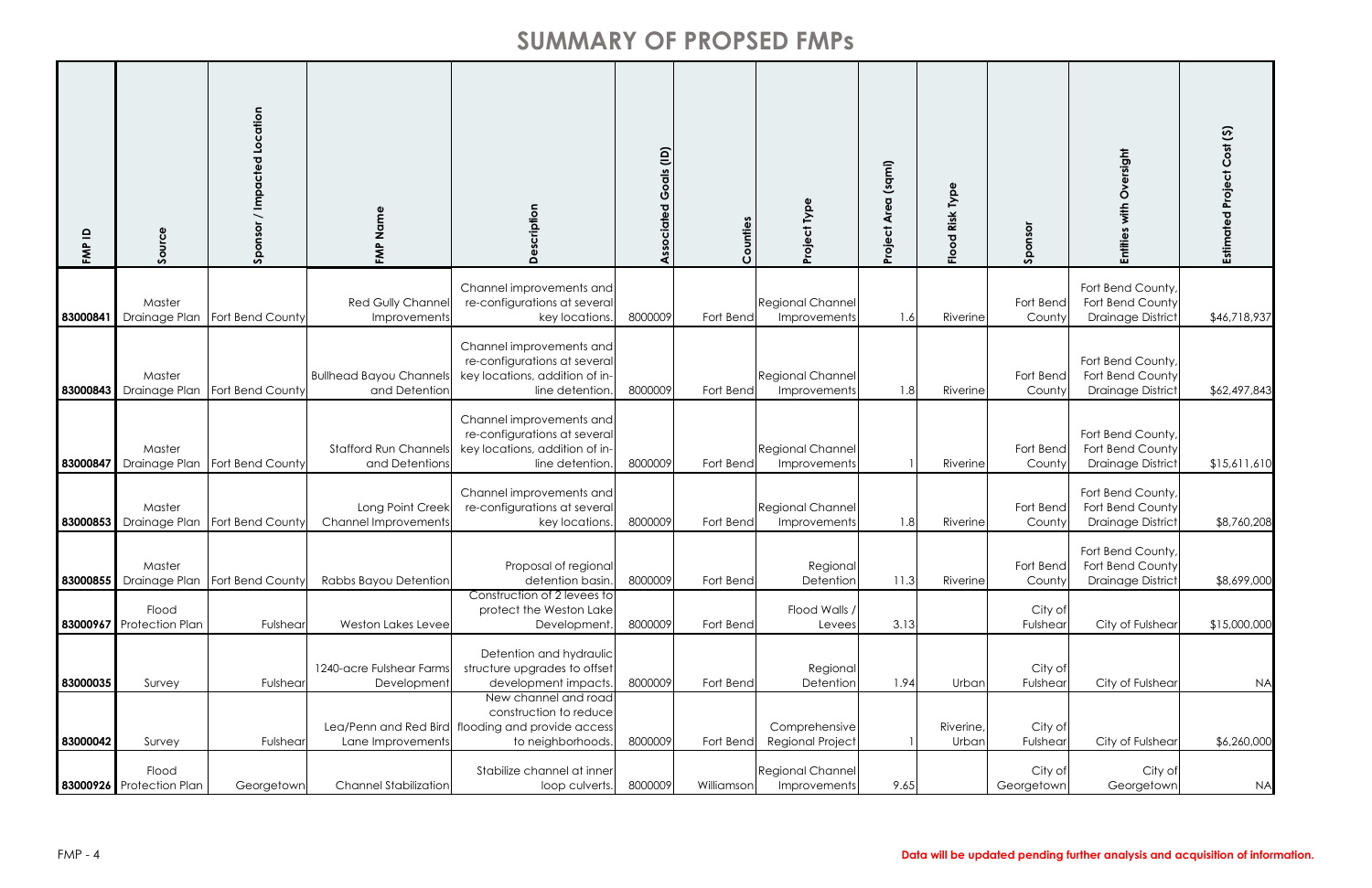| $\mathbf{a}$<br>FMP | Source                                  | Sponsor / Impacted Location | FMP Name                                                                                             | escription<br>$\Omega$                                                                                            | $\widehat{E}$<br>Goals<br>Associated | Counties              | Type<br><b>Project</b>                            | (sqmi)<br><b>Are</b><br>Project | Type<br>Risk <sup>-</sup><br>Flood | Sponsor                            | ersight<br>$\delta$<br>with<br>Entities               | Estimated Project Cost (\$) |
|---------------------|-----------------------------------------|-----------------------------|------------------------------------------------------------------------------------------------------|-------------------------------------------------------------------------------------------------------------------|--------------------------------------|-----------------------|---------------------------------------------------|---------------------------------|------------------------------------|------------------------------------|-------------------------------------------------------|-----------------------------|
|                     | Hazard<br>83000523 Mitigation Plan      | Graham                      | Create 2nd Main Water<br>Line                                                                        | New water line to increase<br>capacity of system                                                                  | 8000009                              | Young                 | Infrastructure                                    | 5.53                            | Urban                              | City of<br>Graham                  | City of Graham                                        | \$1,000,000                 |
|                     | Hazard<br>83000339 Mitigation Plan      | <b>Grimes County</b>        | <b>Acquire Properties</b><br>Downstream of Gibbons<br>Creek Reservoir                                | Acquire properties and<br>structures at flood risk                                                                | 8000009                              | Grimes                | Property<br>Aquisition                            | 0.95                            | Urban                              | Grimes<br>County                   | <b>Grimes County</b>                                  | \$45,000                    |
|                     | Hazard<br>83000285 Mitigation Plan      | <b>Hamilton County</b>      | Rain Gauge Installation                                                                              | Install gauges to monitor<br>water levels                                                                         | 8000018                              | Hamilton              | <b>Flood Early</b><br><b>Warning System</b>       | 837                             | Riverine<br>Urban                  | Hamilton                           | Hamilton                                              | \$10,000                    |
|                     | Master<br>83000752 Drainage Plan        | <b>Harker Heights</b>       | Goode - Connell Park<br><b>Regional Detention Pond</b><br>Improvement & Proposed<br>Drainage Channel | Expand the regional<br>detention pond to reduce<br>outflow and improve outlet<br>channel<br>New infrastructure to | 8000009                              | Bell                  | Regional<br>Detention                             |                                 | Urban,<br>Riverine                 | City of Harker<br>Heights          | City of Harker<br>Heights                             | \$846,066                   |
|                     | Hazard<br>83000610 Mitigation Plan      | Hutto                       | New Town West Outlet<br>Structure                                                                    | improve drainage<br>conditions                                                                                    | 8000009                              | Williamson            | Infrastructure                                    | 1.37                            | <b>Riverine</b><br>Urban           | City of Hutto                      | City of Hutto                                         | \$100,000                   |
|                     | Master<br>83000779 Drainage Plan        | Killeen                     | <b>Stewart Ditch Channe</b><br>Repair and<br>Improvements                                            | Channel improvements<br><b>Stabilization efforts</b>                                                              | 8000009                              | Bell                  | <b>Regional Channel</b><br>Improvements           | 1082.173                        | Riverine,                          | Urban City of Killeen              | City of Killeen                                       | \$862,000                   |
|                     | Master<br><b>83000780</b> Drainage Plan | Killeer                     | <b>Dickens Ditch Stream</b><br>Repair                                                                | downstream of Westcliff<br>Road.                                                                                  | 8000009                              | Bell                  | <b>Regional Channel</b><br>Improvements           | 882.723                         |                                    | City of Killeen                    | City of Killeen                                       | \$351,000                   |
| 83000783            | CIP & HMP                               | Killeer                     | <b>Stream Gauge</b><br>Installation for Emergency<br>Management                                      | Installation of strategically<br>placed stream gauges as<br>first step towards flood alert<br>system              | 8000016                              | Bell                  | <b>Flood Early</b><br><b>Warning System</b>       | 52                              |                                    | Riverine City of Killeen           | City of Killeen                                       | \$200,000                   |
|                     | Flood<br>83000969 Protection Plan       | Lake Jacksor                | Oyster Creek Levee                                                                                   | Construction of a ring levee<br>to protect the Lake Jackson<br>Development                                        | 8000009                              | <b>Brazoria</b>       | Flood Walls /<br>Levees                           | 4.16                            |                                    | City of Lake<br>Jackson            | City of Lake<br>Jacksor                               | \$160,000,000               |
|                     | Hazard<br>83000421 Mitigation Plan      | McLennan<br>County          | <b>Buyout Homes</b><br>Downstream of Lake<br>Waco Dam                                                | Acquire properties and<br>structures at flood risk                                                                | 8000009                              | McLennan              | Property<br>Aquisition                            | 2.01                            | Urban                              | McLennan<br>County                 | <b>McLennan County</b>                                | \$100,000 per<br>structure  |
|                     | Hazard<br>83000184 Mitigation Plan      | <b>Mineral Wells</b>        | Mineral Wells State Park<br>Dam Improvements                                                         | Improve dam to reduce<br>flood risk downstream.                                                                   | 8000009                              | Parker, Palo<br>Pinto | Dam<br>Improvements,<br>Maintenance<br>and Repair | 4.76                            | Riverine<br>Urban                  | <b>Texas Parks</b><br>and Wildlife | City of Mineral<br>Wells, Texas Parks<br>and Wildlife | \$1,000,000                 |

#### FMP - 5 **Data will be updated pending further analysis and acquisition of information.**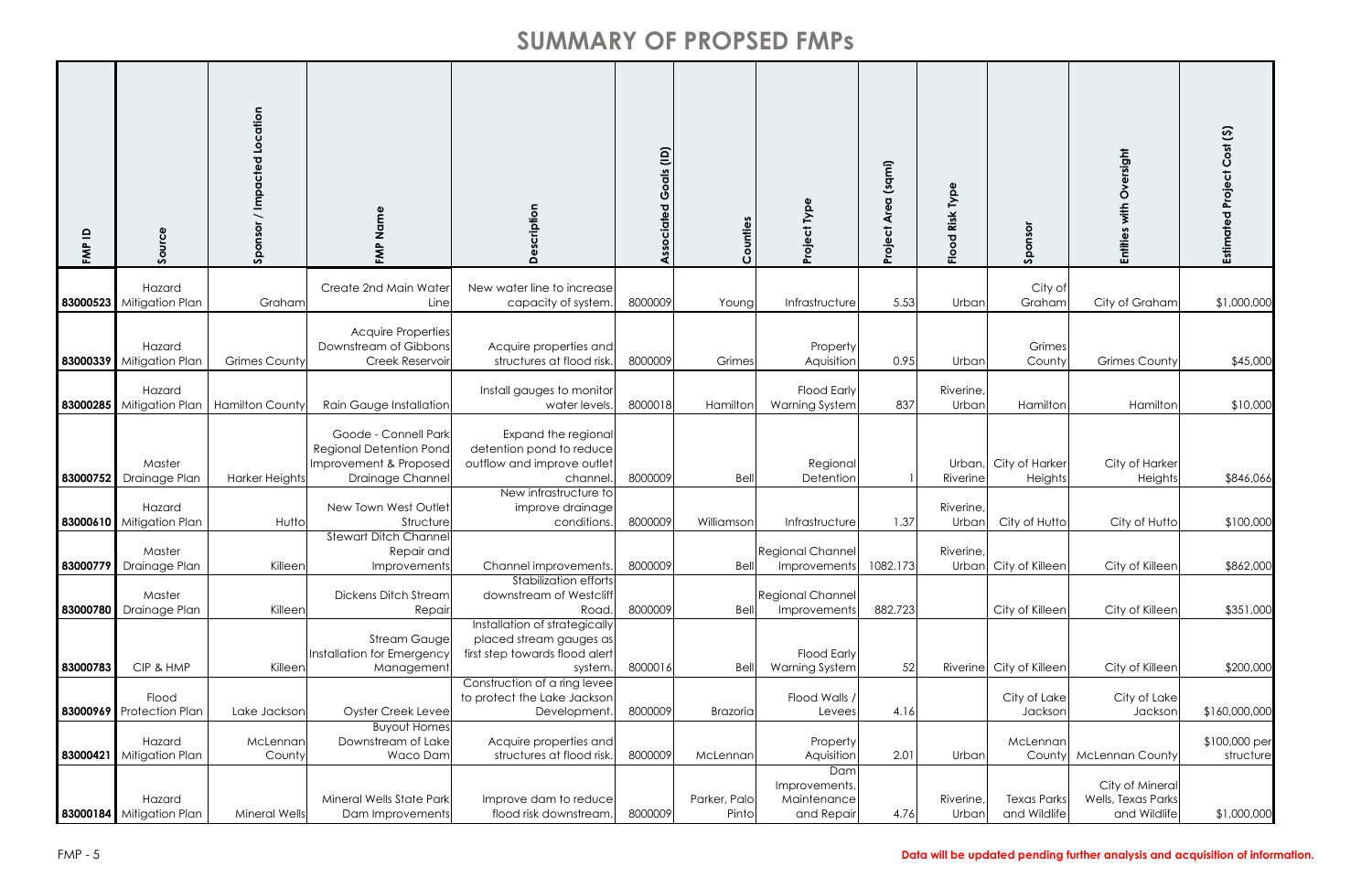| FMP ID   | Source                             | Location<br>Impacted<br>$\overline{\phantom{0}}$<br>Sponsor | FMP Name                                                          | cription<br>$\Omega$                                                                                       | $\widehat{e}$<br>dis<br>Ō<br>C<br>ciated | Counties        | Project Type                                           | (sqmi)<br>Area<br>Project | Type<br>Risk<br>Flood          | Sponsor               | sight<br>with<br>Entitie | Estimated Project Cost (\$) |
|----------|------------------------------------|-------------------------------------------------------------|-------------------------------------------------------------------|------------------------------------------------------------------------------------------------------------|------------------------------------------|-----------------|--------------------------------------------------------|---------------------------|--------------------------------|-----------------------|--------------------------|-----------------------------|
|          |                                    |                                                             |                                                                   | Addition of a diversion                                                                                    |                                          |                 |                                                        |                           |                                |                       |                          |                             |
|          | Master<br>83000972 Drainage Plan   | Missouri City                                               | Mustang Bayou<br>Improvements                                     | channel and improvements<br>to existing channel.                                                           |                                          | Fort Bend       | <b>Regional Channel</b><br>Improvements                |                           |                                | Missouri City         | Missouri City            | \$6,484,980                 |
|          | Hazard<br>83000331 Mitigation Plan | Navasota                                                    | Improve Cedar Creek                                               | Improvements to channel to<br>increase conveyance<br>capacity.                                             | 8000009                                  | Grimes          | <b>Regional Channel</b><br>Improvements                | 2.1                       | Riverine                       | City of<br>Navasotc   | City of Navasota         | \$2,000,000                 |
|          | Hazard<br>83000258 Mitigation Plan | Nolanville                                                  | <b>Extreme Weather</b>                                            | Early Warning System for Implement system to monitor<br>flood waters.                                      | 8000016                                  | Bell            | <b>Flood Early</b><br><b>Warning System</b>            | 3.5                       | Riverine,<br>Urban             | City of<br>Nolanville | City of Nolanville       | \$65,000                    |
|          | Hazard<br>83000259 Mitigation Plan | Nolanville                                                  | Improve Levy Crossing<br>and Old Nolanville Road                  | Drainage feature<br>improvements to increase<br>capacity and ensure they<br>are within standards.          | 8000009                                  | Bell            | Infrastructure                                         | 2.89                      | Riverine,<br>Urban,<br>Coastal | City of<br>Nolanville | City of Nolanville       | \$20,000,000                |
|          | Hazard<br>83000143 Mitigation Plan | Ranger                                                      | System                                                            | Ranger Flood Warning Implement system to monitor<br>flood waters.                                          | 8000016                                  | Eastland        | <b>Flood Early</b><br><b>Warning System</b>            | 6.9                       | Riverine,<br>Urban             | City of<br>Ranger     | City of Ranger           | \$10,000                    |
|          | Flood<br>83000970 Protection Plan  | Richmond                                                    | Pecan Grove Levee                                                 | Construction of a ring levee<br>to protect development in<br>the Bullhead Bayou and<br>Pecan Grove area.   | 8000009                                  | <b>Brazoria</b> | Flood Walls /<br>Levees                                | 1.68                      |                                | City of<br>Richmond   | City of Richmond         | \$76,000,000                |
| 83000891 | Flood<br><b>Protection Plan</b>    | Robinson                                                    | Woodcock Drive, 12th<br>Street, Robinson Dr, & Old<br>Robinson Ro | Elevation and buyout of 12<br>structures at high flood risk.                                               | 8000009                                  | McLennan        | Property<br>Acquisition and<br>Structural<br>Elevation |                           | Riverine                       | City of<br>Robinson   | City of Robinson         | \$392,425                   |
|          | Hazard<br>83000267 Mitigation Plan | Rogers                                                      | <b>Rogers Wastewater</b><br><b>Retention Pond</b><br>Improvements | Expansion of retention pond<br>to prevent overflow into<br>nearby creek.                                   | 8000009                                  | Bell            | Regional<br>Detention                                  | 0.91                      | Riverine,                      | Urban City of Rogers  | City of Rogers           | \$1,500,000                 |
|          | Flood<br>83000946 Protection Plan  |                                                             | Round Rock Brushy Creek Stabilization                             | Use toe blocks and re-<br>establish riparian vegetation<br>zone to stabalize 1200 feet of<br>stream banks. | 8000009                                  | Williamson      | <b>Natural Based</b><br>Projects                       | 1.29                      |                                | City of Round<br>Rock | City of Round Rock       | <b>NA</b>                   |
|          | Hazard<br>83000268 Mitigation Plan | Salado                                                      | Salado Creek Watershed<br>Rain Gauges                             | Install gauges to monitor<br>water levels.                                                                 | 8000018                                  | Bell            | <b>Flood Early</b><br><b>Warning System</b>            | 2.1                       | Riverine,                      | Urban City of Salado  | City of Salado           | \$100,000                   |

#### FMP - 6 **Data will be updated pending further analysis and acquisition of information.**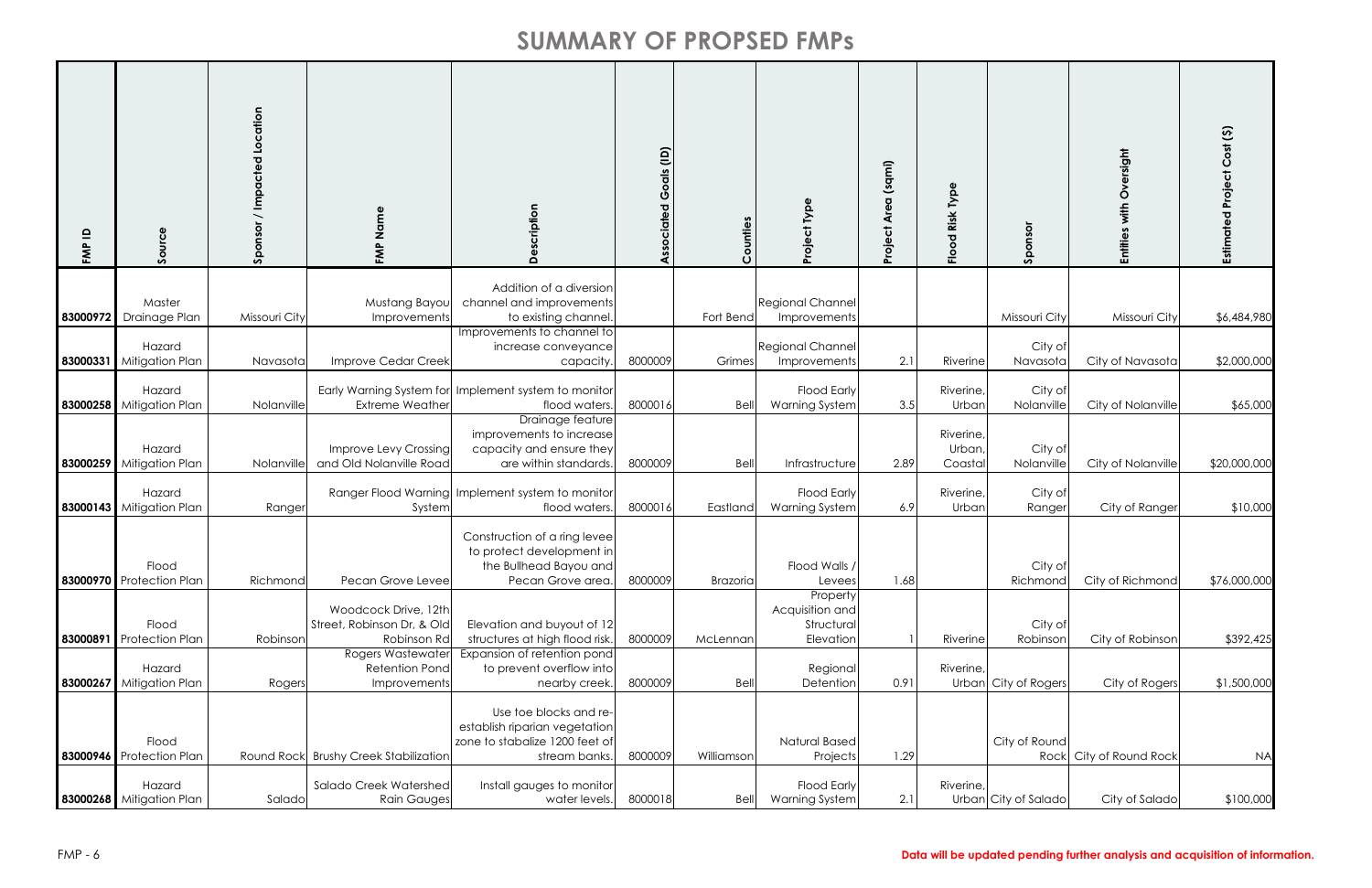| $\mathbf{a}$<br>FMP | Source                                                         | Location<br>mpacte<br>Sponso | $\bar{z}$<br>FMP                                                                 | ption<br>$\Omega$                                                                                                                | $\widehat{E}$<br>odis<br>Ô<br>ciated | Counties         | Project Type                                      | (sqmi)<br>Area<br>も<br>Projeo | Type<br>Risk<br>Flood          | Sponsor                        | sight<br>with<br>Entitie             | Estimated Project Cost (\$) |
|---------------------|----------------------------------------------------------------|------------------------------|----------------------------------------------------------------------------------|----------------------------------------------------------------------------------------------------------------------------------|--------------------------------------|------------------|---------------------------------------------------|-------------------------------|--------------------------------|--------------------------------|--------------------------------------|-----------------------------|
|                     | Hazard                                                         |                              | Pond Improvements to                                                             | Improvements to detention                                                                                                        |                                      |                  | Regional                                          |                               | Riverine,                      |                                |                                      |                             |
|                     | 83000213 Mitigation Plan<br>Hazard<br>83000214 Mitigation Plan | Sealy<br>Sealy               | Cryan Park<br>Pond Improvements to<br><b>BPW Park</b>                            | pond.<br>Improvements to detention<br>pond.                                                                                      | 8000009<br>8000009                   | Austin<br>Austin | Detention<br>Regional<br>Detention                | 0.93<br>0.89                  | Urban<br>Riverine,<br>Urban    | City of Sealy<br>City of Sealy | City of Sealy<br>City of Sealy       | \$125,000<br>\$100,000      |
| 83000107            | Capital<br>Improvement<br>Project                              | Sienna LID                   | ATLAS 14 Outfall Structure<br>No. 6                                              | Improvements to Outfal<br>Structure No. 6.                                                                                       | 8000009                              | Fort Bend        | Infrastructure                                    | 16.38                         | Riverine,<br>Coastal,<br>Urban | Sienna LID                     | City of Sienna,<br>Sienna Parks, LID | <b>NA</b>                   |
| 83000108            | Capital<br>Improvement<br>Project                              | Sienna LID                   | ATLAS 14 Brazos River<br>Outfall Channe<br>Conversion of N & S                   | Improvements to the Brazos<br><b>River Outfal Channel</b>                                                                        | 8000009                              | Fort Bend        | Regional Channel<br>Improvements                  | 2.83                          | Riverine,<br>Coastal,<br>Urban | Sienna LID                     | City of Sienna,<br>Sienna Parks, LID | <b>NA</b>                   |
| 83000110            | Capital<br>Improvement<br>Project                              | Sienna LID                   | Pump Stations to Verticle<br>Turbines                                            | Improvments to the N & S<br>Pump Stations.                                                                                       | 8000009                              | Fort Bend        | Infrastructure                                    | 1.96                          | Riverine,<br>Coastal,<br>Urban | Sienna LID                     | City of Sienna,<br>Sienna Parks, LID | <b>NA</b>                   |
| 83000111            | Capital<br>Improvement<br>Project                              |                              | Sienna LID Regional Storage Phase 2                                              | Improvement to regional<br>storage.                                                                                              | 8000009                              | Fort Bend        | Regional<br>Detention                             | 16.44                         | Riverine,<br>Coastal,<br>Urban | Sienna LID                     | City of Sienna,<br>Sienna Parks, LID | <b>NA</b>                   |
| 83000112            | Capital<br>Improvement<br>Project                              | Sienna LID                   | <b>Pump Station Conversion</b><br>at the Woods Acreage<br><b>Estates Outfall</b> |                                                                                                                                  | 8000009                              | Fort Bend        | Infrastructure                                    | 0.98                          | Riverine,<br>Coastal,<br>Urban | Sienna LID                     | City of Sienna,<br>Sienna Parks, LID | <b>NA</b>                   |
| 83000114            | Capital<br>Improvement<br>Project                              | Sienna LID                   | 400,500 PM Pump Statior<br>at Outfall No. 2                                      | Addition of pump station at<br>Outfall No. 2                                                                                     | 8000009                              | Fort Bend        | Infrastructure                                    | 0.99                          | Riverine,<br>Coastal,<br>Urban | Sienna LID                     | City of Sienna,<br>Sienna Parks, LID | \$15,600,000                |
|                     | Flood<br>83000966 Protection Plan                              | Simonton                     | Simonton Ring Levee                                                              | Construction of a ring levee<br>to protect Brazos Valley<br>Development between<br><b>Bessies Creek and the Brazos</b><br>River. | 8000009                              | Fort Bend        | Flood Walls /<br>Levees                           | 1.01                          |                                | City of<br>Simonton            | City of Simonton                     | \$57,200,000                |
|                     | Hazard<br>83000189 Mitigation Plan                             | Strawn                       | Tucker Lake Dam and<br>Spillway Maintenance                                      | Maintenance efforts to<br>preserve hydraulic capacity<br>and ensure infrastructure is<br>up to standards.                        | 8000009                              | Palo Pinto       | Dam<br>Improvements,<br>Maintenance<br>and Repair | 1.19                          |                                | Riverine City of Strawn        | City of Strawn                       | \$20,000                    |

#### FMP - 7 **Data will be updated pending further analysis and acquisition of information.**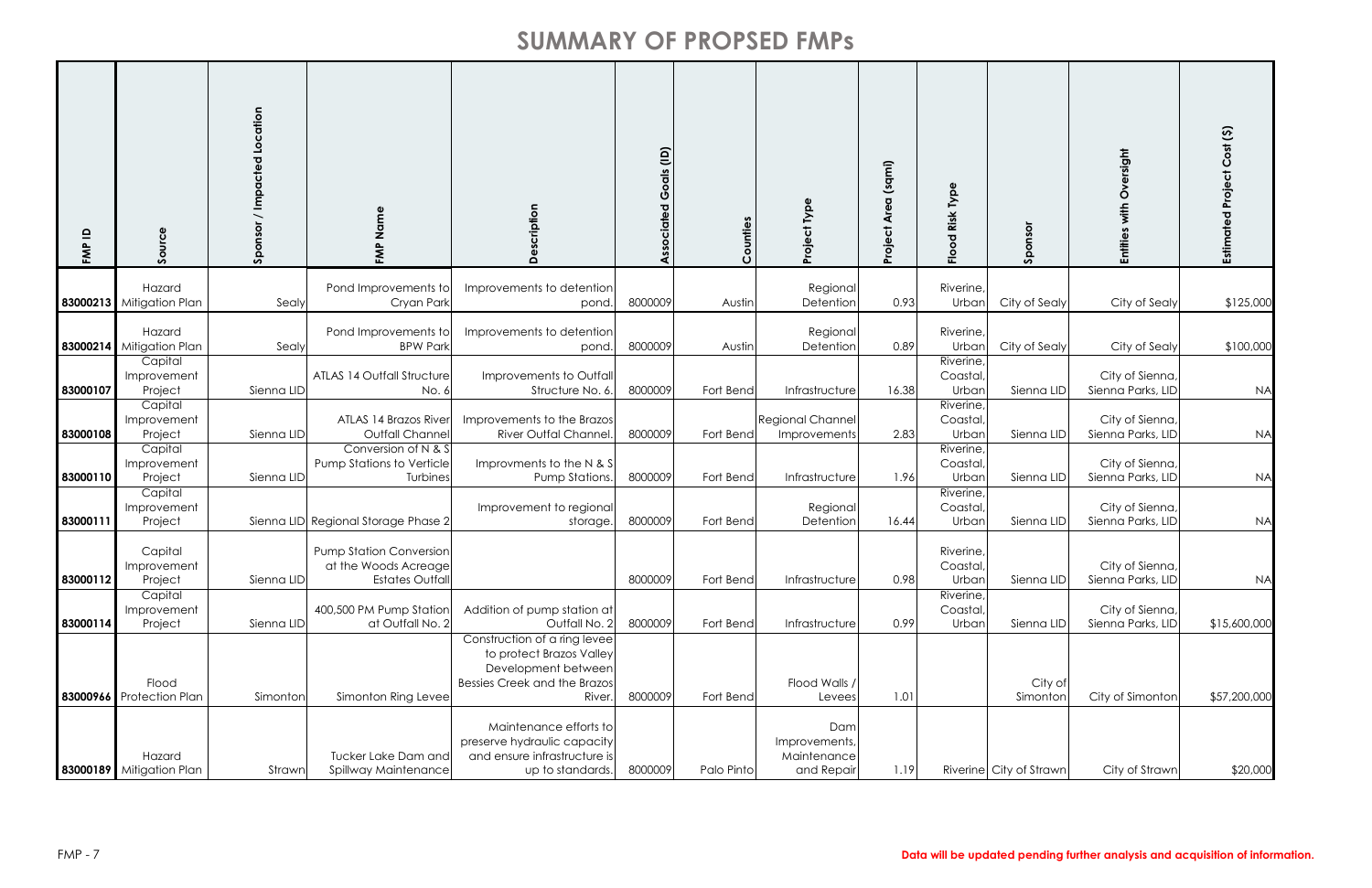| $\mathbf{a}$<br>FMP | Source                           | nottion<br>Sponse | FMP Nam                                               | ption                                                              | ociated Goals (ID) | ounties<br>Ŭ | Project Type                                | (sqmi)<br>Area<br>Project | Type<br>Risk<br>Flood | Sponsor               | tdpis<br>റ<br>with<br>Entitie | Estimated Project Cost (\$) |
|---------------------|----------------------------------|-------------------|-------------------------------------------------------|--------------------------------------------------------------------|--------------------|--------------|---------------------------------------------|---------------------------|-----------------------|-----------------------|-------------------------------|-----------------------------|
|                     |                                  |                   |                                                       | Drainage infrastructure<br>improvements to reduce                  |                    |              |                                             |                           |                       |                       |                               |                             |
|                     |                                  |                   | Covington Woods                                       | flooding in the Covington                                          |                    |              | Comprehensive                               |                           | Riverine,             | City of Sugar         |                               |                             |
| 83000048            | Survey & CIP                     | Sugar Land        | Drainage                                              | Woods Drainage area.                                               | 8000009            | Fort Benc    | <b>Regional Project</b>                     | 2.8                       | Urban                 | Land                  | City of Sugar Land            | \$13,520,000                |
|                     |                                  |                   | Chimneystone, Austin,                                 | Implementation of new                                              |                    |              |                                             |                           |                       |                       |                               |                             |
|                     |                                  |                   | and Settlers Parks                                    | concrete channel and storm                                         |                    |              | Comprehensive                               |                           | Riverine,             | City of Sugar         |                               |                             |
| 83000057            | Survey & CIP                     | Sugar Land        | Improvements                                          | drain improvements.<br>Implementation on storm                     | 8000009            | Fort Benc    | <b>Regional Project</b>                     | 1.4                       | Urban                 | Land                  | City of Sugar Land            | \$16,500,000                |
| 83000058            | Survey & CIP                     | Sugar Land        | Sugar Lakes Drainage<br>Improvements                  | drain improvements and<br>lake control structure<br>modifications. | 8000009            | Fort Bend    | Comprehensive<br><b>Regional Project</b>    | 1.2                       | Urban                 | City of Sugar<br>Land | City of Sugar Land            | \$8,800,000                 |
|                     |                                  |                   |                                                       | Engage regional partners in                                        |                    |              |                                             |                           |                       |                       |                               |                             |
| 83000071            | Survey                           | Sugar Land        | Sugar Land MDP - Early<br><b>Flood Warning System</b> | developing a flood warning<br>system.                              | 800001             | Fort Bend    | <b>Flood Early</b><br><b>Warning System</b> | 32.4                      | Riverine,<br>Coastal  | City of Sugar<br>Land | City of Sugar Land            | <b>NA</b>                   |
|                     |                                  |                   |                                                       |                                                                    |                    |              |                                             |                           |                       |                       |                               |                             |
|                     | Capital                          |                   | Avalon/Brazos Landing/                                |                                                                    |                    |              |                                             |                           |                       |                       |                               |                             |
|                     | Improvement                      |                   | Commonwealth                                          | Reconstruct FBC LID 14                                             |                    |              | Comprehensive                               |                           | Riverine,             | City of Sugar         |                               |                             |
| 83000092            | Project<br>Master                | Sugar Land        | Drainage Imp 1 & 2<br>Davis Street South - 2nd        | existing weir                                                      | 8000009            | Fort Bend    | Regional Project                            |                           | Urban                 | Land                  | City of Sugar Land            | \$8,400,000                 |
|                     | 83000895 Drainage Plan           | Taylor            | Street                                                |                                                                    | 8000009            | Williamson   | Infrastructure                              |                           |                       | City of Taylor        | City of Taylor                | \$3,923,320                 |
|                     | Master                           |                   |                                                       |                                                                    |                    |              |                                             |                           |                       |                       |                               |                             |
|                     | 83000896 Drainage Plan           | Taylor            | Annie Street - 2nd Street                             |                                                                    | 8000009            | Williamson   | Infrastructure                              |                           |                       | City of Taylor        | City of Taylor                | \$2,298,180                 |
| 83000897            | Master<br><b>Drainage Plan</b>   | Taylor            | <b>Bel Air Drive</b>                                  |                                                                    | 8000009            | Williamsor   | Infrastructure                              |                           |                       | City of Taylor        | City of Taylor                | \$1,057,490                 |
|                     | Master                           |                   |                                                       |                                                                    |                    |              |                                             |                           |                       |                       |                               |                             |
| 83000898            | Drainage Plan                    | Taylor            | <b>Mallard Lane</b>                                   |                                                                    | 8000009            | Williamson   | Infrastructure                              |                           |                       | City of Taylor        | City of Taylor                | \$1,916,860                 |
| 83000899            | Master<br>Drainage Plan          | Taylor            | <b>Burkett Street</b>                                 |                                                                    | 8000009            | Williamson   | Infrastructure                              |                           |                       | City of Taylor        | City of Taylor                | \$352,530                   |
|                     | Master                           |                   |                                                       |                                                                    |                    |              |                                             |                           |                       |                       |                               |                             |
|                     | 83000900 Drainage Plan<br>Master | Taylor            | TH Johnson Drive                                      |                                                                    | 8000009            | Williamson   | Infrastructure                              |                           |                       | City of Taylor        | City of Taylor                | \$871,180                   |
| 83000901            | Drainage Plan                    | Taylor            | Velma Drive                                           |                                                                    | 8000009            | Williamson   | Infrastructure                              |                           |                       | City of Taylor        | City of Taylor                | \$1,082,320                 |
|                     | Master                           |                   |                                                       |                                                                    |                    |              |                                             |                           |                       |                       |                               |                             |
|                     | 83000902 Drainage Plan<br>Master | Taylor            | <b>Gabriel Street</b>                                 |                                                                    | 8000009            | Williamson   | Infrastructure                              |                           |                       | City of Taylor        | City of Taylor                | \$74,330                    |
|                     | 83000903 Drainage Plan           | Taylor            | North Drive                                           |                                                                    | 8000009            | Williamson   | Infrastructure                              |                           |                       | City of Taylor        | City of Taylor                | \$665,370                   |

#### FMP - 8 **Data will be updated pending further analysis and acquisition of information.**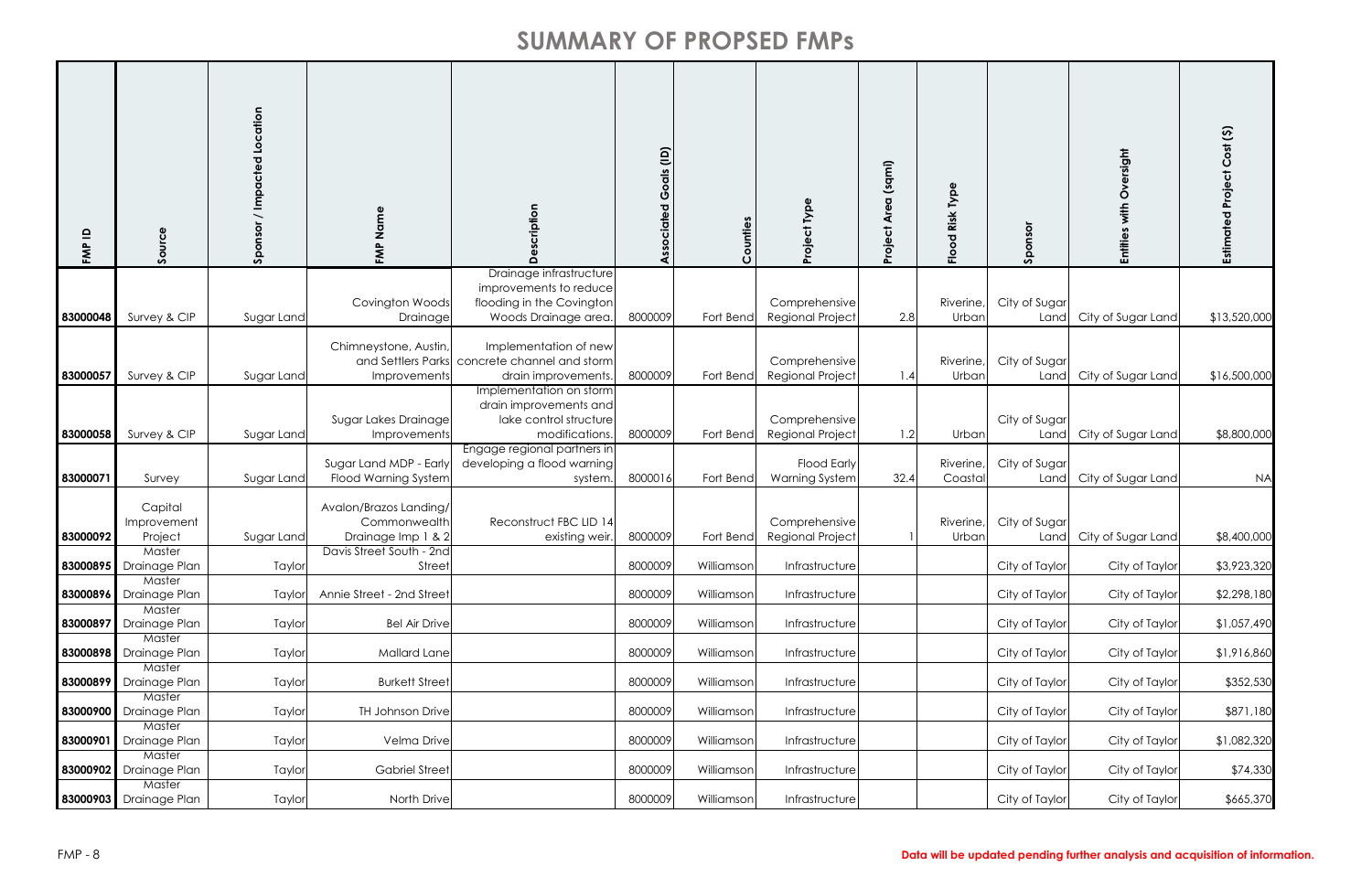| $\mathbf{a}$<br>FMP | Source                                  | Location<br><b>Impacted</b><br>Spons | Name<br>FMP                            | ption<br>$\Omega$                                                                                            | oals (ID)<br>ပ<br>ciated | Counties      | Project Type                                               | (sqmi)<br>Area<br>roject<br>௳ | Type<br>Risk<br>g<br>은 | Sponsor                 | trigis<br>Entiti                               | Estimated Project Cost (\$) |
|---------------------|-----------------------------------------|--------------------------------------|----------------------------------------|--------------------------------------------------------------------------------------------------------------|--------------------------|---------------|------------------------------------------------------------|-------------------------------|------------------------|-------------------------|------------------------------------------------|-----------------------------|
|                     | Master<br>83000904 Drainage Plan        | Taylor                               | Tammi Lane                             |                                                                                                              | 8000009                  | Williamson    | Infrastructure                                             |                               |                        | City of Taylor          | City of Taylor                                 | \$1,151,740                 |
| 83000905            | Master<br>Drainage Plan                 | Taylor                               | <b>McLain Street</b>                   |                                                                                                              | 8000009                  | Williamson    | Infrastructure                                             |                               |                        | City of Taylor          | City of Taylor                                 | \$857,630                   |
|                     | Master                                  |                                      |                                        |                                                                                                              |                          |               |                                                            |                               |                        |                         |                                                |                             |
|                     | <b>83000906</b> Drainage Plan<br>Master | Taylor                               | Mariposa Lane                          |                                                                                                              | 8000009                  | Williamson    | Infrastructure                                             |                               |                        | City of Taylor          | City of Taylor                                 | \$594,630                   |
| 83000907            | Drainage Plan                           | Taylor                               | Otis Street                            |                                                                                                              | 8000009                  | Williamson    | Infrastructure                                             |                               |                        | City of Taylor          | City of Taylor                                 | \$654,830                   |
| 83000908            | Master<br>Drainage Plan                 | Taylor                               | <b>Travis Street</b>                   |                                                                                                              | 8000009                  | Williamson    | Infrastructure                                             |                               |                        | City of Taylor          | City of Taylor                                 | \$670,690                   |
|                     | Master<br><b>83000909</b> Drainage Plan | Taylor                               | Old Thorndale Road                     |                                                                                                              | 8000009                  | Williamson    | Infrastructure                                             |                               |                        | City of Taylor          | City of Taylor                                 | \$434,050                   |
|                     | Master<br>83000910 Drainage Plan        | Taylor                               | Sandy Lane                             |                                                                                                              | 8000009                  | Williamson    | Infrastructure                                             |                               |                        | City of Taylor          | City of Taylor                                 | \$3,212,200                 |
|                     | Master                                  |                                      |                                        |                                                                                                              |                          |               |                                                            |                               |                        |                         |                                                |                             |
| 83000911            | Drainage Plan<br>Master                 | Taylor                               | West Mustang Street                    |                                                                                                              | 8000009                  | Williamson    | Infrastructure                                             |                               |                        | City of Taylor          | City of Taylor                                 | \$593,930                   |
|                     | <b>83000912</b> Drainage Plan           | Taylor                               | North Main Street                      |                                                                                                              | 8000009                  | Williamson    | Infrastructure                                             |                               |                        | City of Taylor          | City of Taylor                                 | \$58,660                    |
|                     | Master<br><b>83000913</b> Drainage Plan | Taylor                               | Davis Street North                     |                                                                                                              | 8000009                  | Williamson    | Infrastructure                                             |                               |                        | City of Taylor          | City of Taylor                                 | \$74,190                    |
|                     | Master                                  |                                      |                                        |                                                                                                              |                          |               |                                                            |                               |                        |                         |                                                |                             |
|                     | 83000914 Drainage Plan                  | Taylor                               | Debus Drive                            | Addition of detention facility                                                                               | 8000009                  | Williamson    | Infrastructure                                             |                               |                        | City of Taylor          | City of Taylor<br>Texas A&M                    | \$1,229,870                 |
|                     | Hazard<br>83000223 Mitigation Plan      | Texas A&M<br>University              | <b>Texas A&amp;M Detention</b><br>Pond | to contain and mitigate<br>flooding.                                                                         | 8000009                  | <b>Brazos</b> | Regional<br>Detention                                      | 5.3                           | Riverine,<br>Urban     | Texas A&M<br>University | University, City of<br><b>College Station</b>  | <b>NA</b>                   |
|                     | Flood<br>83000952 Protection Plan       | <b>Upper Brushy</b><br>Creek WCID    | US 183 Improvements                    | Lower and widen the<br>channel along the road and<br>add two box culverts to<br>reduce flooding of the road. | 8000007                  | Williamson    | Low Water<br>Crossings or<br><b>Bridge</b><br>Improvements |                               |                        | Creek WCID              | Upper Brushy Upper Brushy Creek<br><b>WCID</b> | \$18,000                    |
|                     | Flood<br>83000953 Protection Plan       | <b>Upper Brushy</b><br>Creek WCID    | A21                                    | Addition of in-line detention<br>along Cottonwood Creek.                                                     | 8000009                  | Williamson    | Regional<br>Detention                                      | 5.79                          |                        | Creek WCID              | Upper Brushy Upper Brushy Creek<br><b>WCID</b> | \$6,305,000                 |
| 83000954            | FPP & HMP                               | <b>Upper Brushy</b><br>Creek WCID    | A12                                    | New Broade Street off-<br>channel detention.                                                                 | 8000009                  | Williamson    | Regional<br>Detention                                      | 1.49                          |                        | Creek WCID              | Upper Brushy Upper Brushy Creek<br><b>WCID</b> | \$6,093,000                 |
|                     | Flood<br>83000955 Protection Plan       | <b>Upper Brushy</b><br>Creek WCID    | A29                                    | Addition of in-line detention<br>along McNutt Creek<br>tributary.                                            | 8000009                  | Williamson    | Regional<br>Detention                                      | 1.29                          |                        | Creek WCID              | Upper Brushy Upper Brushy Creek<br><b>WCID</b> | \$2,137,000                 |

#### FMP - 9 **Data will be updated pending further analysis and acquisition of information.**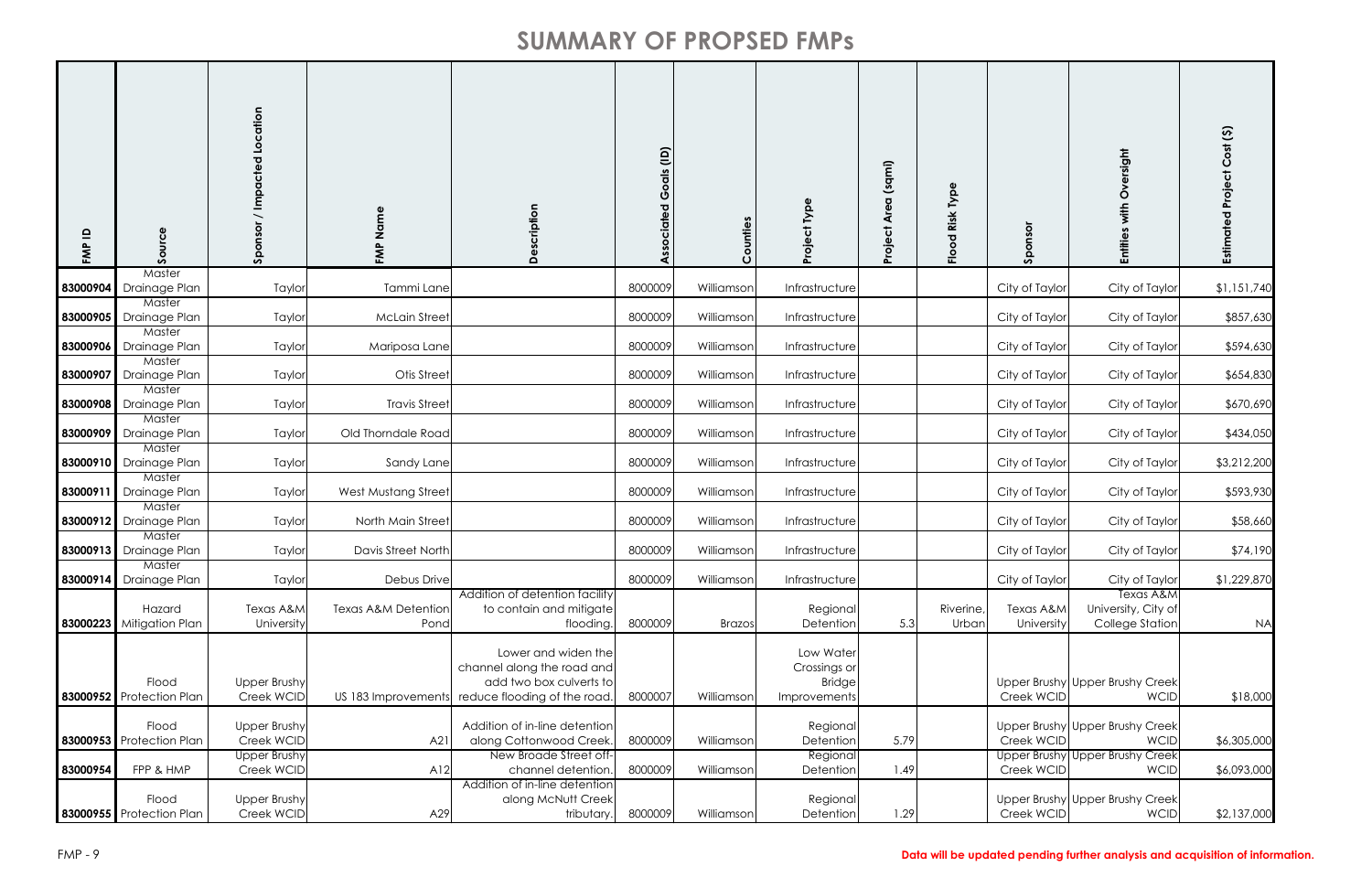| $\mathbf{a}$<br>FMP | Source                                  | / Impacted Location<br>Sponsor    | FMP Name                                                          | ription                                                                                                                             | Goals (ID)<br>ssociated | Counties   | Type<br><b>Project</b>                  | (sqmi)<br>⋖<br>Project | Risk Typ<br>$\overline{c}$<br>흔 | nsor<br>Spol       | with Oversight<br>Entities                     | Estimated Project Cost (\$) |
|---------------------|-----------------------------------------|-----------------------------------|-------------------------------------------------------------------|-------------------------------------------------------------------------------------------------------------------------------------|-------------------------|------------|-----------------------------------------|------------------------|---------------------------------|--------------------|------------------------------------------------|-----------------------------|
|                     | Flood                                   | <b>Upper Brushy</b>               |                                                                   | Addition of in-line detention<br>along McNutt Creek                                                                                 |                         |            | Regional                                |                        |                                 |                    | Upper Brushy Upper Brushy Creek                |                             |
|                     | 83000956 Protection Plan                | Creek WCID                        | A28                                                               | tributary                                                                                                                           | 8000009                 | Williamson | Detention                               | 1.07                   |                                 | Creek WCID         | <b>WCID</b>                                    | \$6,498,000                 |
|                     | Flood<br>83000957 Protection Plan       | <b>Upper Brushy</b><br>Creek WCID | Dam 9 Diversion<br>Detention & Site A-17                          | Construction of a diversion<br>channel to increase the flow<br>to the Dam 9 flood pool with<br>expansion of contributing<br>channel | 8000009                 | Williamson | <b>Regional Channel</b><br>Improvements | 1.03                   |                                 | Creek WCID         | Upper Brushy Upper Brushy Creek<br><b>WCID</b> | \$25,361,000                |
|                     | Flood<br>83000958 Protection Plan       | Upper Brushy<br>Creek WCID        | A32                                                               | Construction of a diversion<br>channel to increase the flow<br>to the Dam 14 flood pool.                                            | 8000009                 | Williamson | Regional<br>Detention                   | 1.14                   |                                 | Creek WCID         | Upper Brushy Upper Brushy Creek<br><b>WCID</b> | \$405,000                   |
|                     | Flood<br>83000959 Protection Plan       | Upper Brushy<br>Creek WCID        | A14                                                               | Addition of in-line detention<br>west of Dam 17                                                                                     | 8000009                 | Williamson | Regional<br>Detention                   | 1.06                   |                                 | Creek WCID         | Upper Brushy Upper Brushy Creek<br><b>WCID</b> | \$1,559,000                 |
|                     | Flood<br>83000960 Protection Plan       | Upper Brushy<br>Creek WCID        | A13                                                               | Addition of in-line detention<br>between Dam 15 and 16                                                                              | 8000009                 | Williamson | Regiona<br>Detention                    | 0.97                   |                                 | Creek WCID         | Upper Brushy Upper Brushy Creek<br><b>WCID</b> | \$4,196,000                 |
| 83000859            | MDP & FIF                               | Waco                              | <b>Chapel Road Regional</b><br><b>Detention Facility</b>          | Addition of a detention<br>facility near Chapel Road                                                                                | 8000009                 | McLennan   | Regional<br>Detention                   | 2.53                   | Riverine,                       | Urban City of Waco | City of Waco                                   | \$6,901,250                 |
|                     | Master<br>83000875 Drainage Plan        | Waco                              | Mary Avenue Diversion                                             | Diversion channel to redirect<br>water away from Mary<br>Avenue.                                                                    | 8000009                 | McLennan   | <b>Regional Channel</b><br>Improvements | 1.01                   | Riverine<br>Urban               | City of Waco       | City of Waco                                   | \$60,000,000                |
|                     | Master<br>83000876 Drainage Plan        | Waco                              | <b>Beverly Hills Area Channel</b><br>and Crossing<br>Improvements | Infrastructure improvements<br>to lessen the impact of flood<br>events on the intersection.                                         | 8000009                 | McLennan   | Infrastructure                          | 2.65                   | Riverine,<br>Urban              | City of Waco       | City of Waco                                   | \$1,729,978                 |
| 83000877            | Master<br>Drainage Plan                 | Waco                              | New Road to Homan<br>Avenue Channel<br>Improvements               | Channel improvements to<br>increase the conveyance<br>capacity of the roadside<br>ditch.                                            | 8000009                 | McLennan   | <b>Regional Channel</b><br>Improvements | 1.9                    | Riverine<br>Urban               | City of Waco       | City of Waco                                   | \$4,562,800                 |
|                     | Master<br><b>83000878</b> Drainage Plan | Waco                              | S. MLK Jr Boulevard<br>Channel Improvements                       | Channel improvements to<br>increase the conveyance<br>capacity of the roadside<br>ditch.                                            | 8000009                 | McLennan   | <b>Regional Channel</b><br>Improvements | 1.25                   | Riverine,<br>Urban              | City of Waco       | City of Waco                                   | \$2,164,485                 |